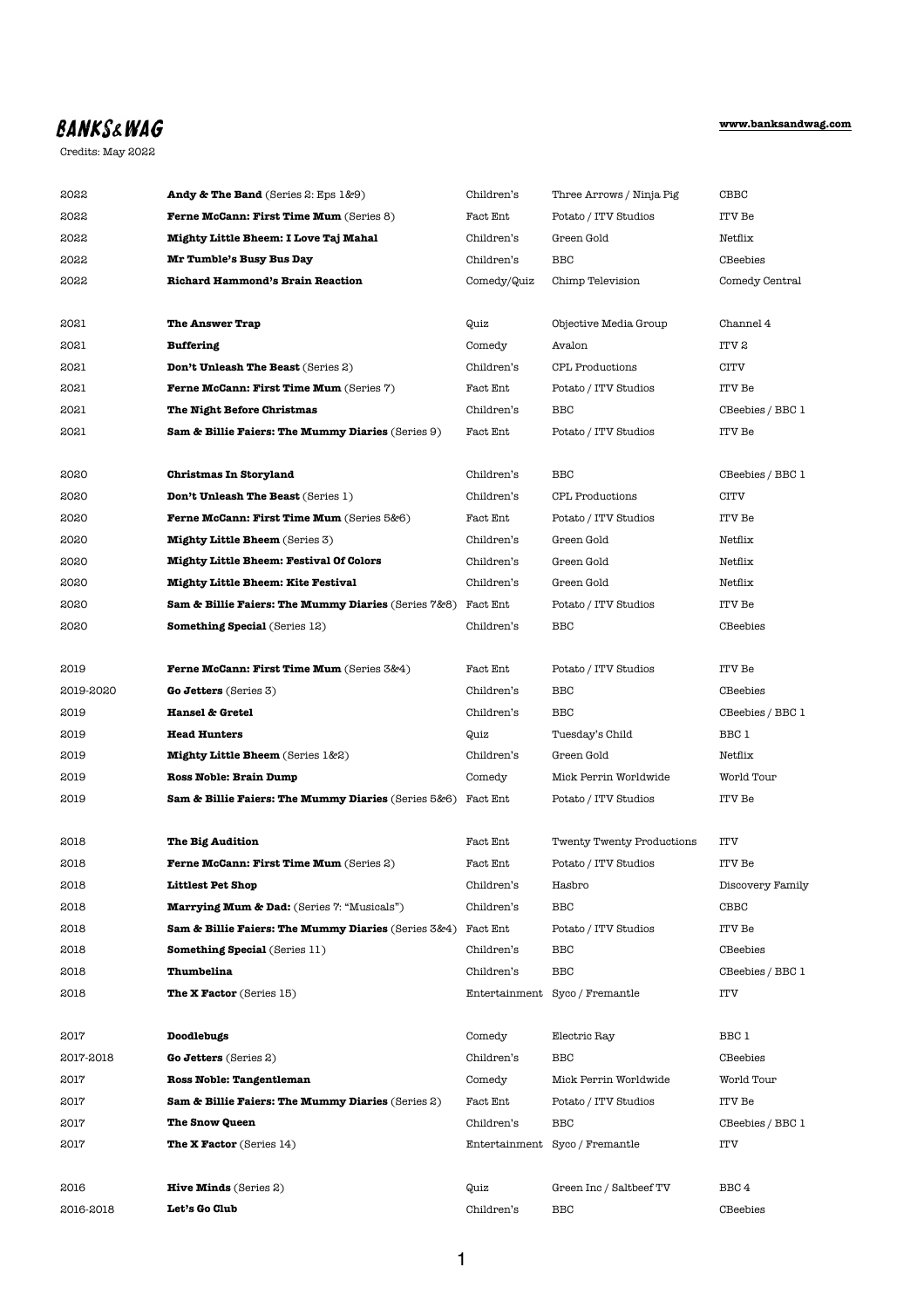| 2016      | The National Lottery Live                      |               | Entertainment Princess Productions | BBC 1                   |
|-----------|------------------------------------------------|---------------|------------------------------------|-------------------------|
| 2016      | <b>The Nutcracker</b>                          | Children's    | <b>BBC</b>                         | CBeebies / BBC 1        |
| 2016      | <b>Something Special (Series 10)</b>           | Children's    | <b>BBC</b>                         | CBeebies                |
| 2016      | <b>The X Factor</b> (Series 13)                | Entertainment | Syco / Fremantle                   | <b>ITV</b>              |
| 2015      | <b>Alice In Wonderland</b>                     | Children's    | <b>BBC</b>                         | CBeebies / BBC 1        |
| 2015      | <b>Disney's First Class Chefs</b>              | Fact Ent      | Fresh One Media                    | Disney Channel          |
| 2014      | <b>Friday Download</b> (Series 9)              | Fact Ent      | Saltbeef TV                        | CBBC                    |
| 2015      | Friday Download: Up All Night                  | Comedy        | Great Point Media                  | Feature Film            |
| 2015-2017 | Go Jetters (Series 1)                          | Children's    | <b>BBC</b>                         | CBeebies                |
| 2015      | <b>Hive Minds</b> (Series 1)                   | Quiz          | Green Inc / Saltbeef TV            | BBC <sub>4</sub>        |
| 2015      | <b>The X Factor</b> (Series 12)                | Entertainment | Syco / Fremantle                   | <b>ITV</b>              |
| 2014      | <b>Amazing Greys</b>                           | Entertainment | <b>ITV Studios</b>                 | <b>ITV</b>              |
| 2014      | <b>Ashley Banjo's Big Town Dance</b>           | Fact Ent      | Shine TV                           | Sky 1 HD                |
| 2014      | Friday Download (Series 7&8)                   | Fact Ent      | Saltbeef TV                        | CBBC                    |
| 2014      | <b>Give Out Girls</b>                          | Comedy        | Big Talk / Popper Pictures         | Comedy Central          |
| 2014      | The Ones To Watch                              | Fact Ent      | <b>Fresh One Productions</b>       | Sky 1 HD                |
| 2014      | <b>Peter Pan</b>                               | Children's    | <b>BBC</b>                         | CBeebies / BBC 1        |
| 2014      | <b>Something Special (Series 9)</b>            | Children's    | <b>BBC</b>                         | CBeebies                |
| 2014      | <b>Stand By Your Man</b>                       | Entertainment | Shiver                             | Channel 5               |
| 2014      | <b>Wanda And The Alien</b>                     | Children's    | Mackinnon and Saunders             | Channel 5 / Nickelodeon |
| 2014      | <b>The X Factor</b> (Series 11)                |               | Entertainment Syco / Fremantle     | <b>ITV</b>              |
| 2013      | A CBeebies Christmas Carol                     | Children's    | <b>BBC</b>                         | CBeebies / BBC 1        |
| 2013      | Friday Download (Series 5&6)                   | Fact Ent      | Saltbeef TV                        | CBBC                    |
| 2013      | <b>Food Glorious Food</b>                      | Entertainment | Syco / Optomen Television          | ITV                     |
| 2013      | How Not To Get Old                             | Fact Ent      | <b>Twenty Twenty Productions</b>   | Channel 4               |
| 2013      | Jordan and Perri's Ultimate Block Party        | Fact Ent      | Princess Productions               | Sky 1 HD / Nickelodeon  |
| 2013      | <b>Ross Noble: Mindblender</b>                 | Comedy        | Mick Perrin Worldwide              | World Tour              |
| 2013      | <b>Tiny Tumble</b>                             | Children's    | <b>BBC</b>                         | CBeebies                |
| 2013      | <b>The X Factor</b> (Series 10)                | Entertainment | Syco / Fremantle                   | ITV                     |
| 2013      | The X Factor USA (Series 3)                    | Entertainment | Syco / Fremantle                   | Fox / ITV 2             |
| 2012      | Friday Download (Series 2, 3&4)                | Fact Ent      | Saltbeef TV                        | CBBC                    |
| 2012      | <b>Making The Magic: Disneyland Paris 20th</b> | Documentary   | Seven 8 Media                      | Channel 5               |
| 2012      | <b>Pixelface</b> (Series 2)                    | Comedy        | So Television                      | CBBC                    |
| 2012      | <b>Something Special (Series 8)</b>            | Children's    | <b>BBC</b>                         | CBeebies                |
| 2012      | <b>The X Factor</b> (Series 9)                 | Entertainment | Syco / Fremantle                   | ITV                     |
| 2012      | <b>The X Factor USA</b> (Series 2)             | Entertainment | Syco / Fremantle                   | Fox / ITV 2             |
| 2012      | <b>ZingZillas</b> (Series 4)                   | Children's    | BBC                                | CBeebies                |

| 2011-2021 | <b>Blue Peter</b>                         | Children's        | <b>BBC</b>                     | <b>CBBC</b>             |
|-----------|-------------------------------------------|-------------------|--------------------------------|-------------------------|
| 2011      | <b>Friday Download</b> (Series 1)         | Fact Ent          | Saltbeef TV                    | CBBC                    |
| 2011      | Little Howard's Big Question (Series 2&3) | Comedy            | BBC                            | CBBC                    |
| 2011      | <b>Pixelface</b> (Series 1)               | Comedy            | So Television                  | CBBC                    |
| 2011      | <b>Scoop</b> (Series 3)                   | Children's        | BBC                            | CBBC                    |
| 2011      | <b>Sorry I've Got No Head</b> (Series 3)  | Comedy            | So Television                  | BBC 2 / CBBC            |
| 2011      | <b>The X Factor</b> (Series 8)            |                   | Entertainment Syco / Fremantle | <b>ITV</b>              |
| 2011      | <b>The X Factor USA</b> (Series 1)        |                   | Entertainment Syco / Fremantle | Fox / ITV 2             |
| 2011-2012 | <b>XFM Breakfast Show</b>                 | Entertainment XFM |                                | XFM London / Manchester |
| 2011-2012 | <b>ZingZillas</b> (Series 3)              | Children's        | <b>BBC</b>                     | <b>CBeebies</b>         |